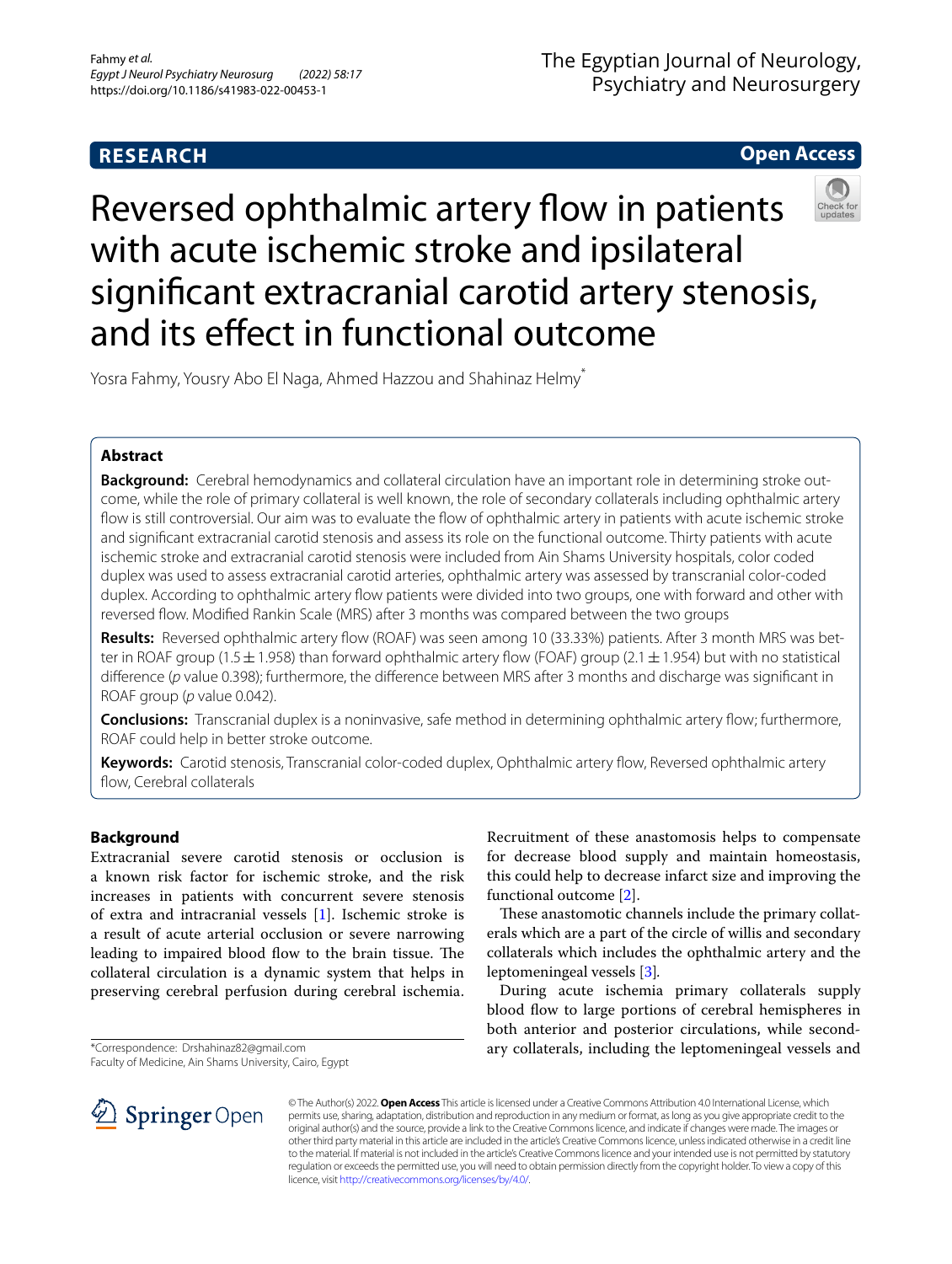ophthalmic artery provide additional support by forming anastomotic connections between internal and external carotid [\[4](#page-4-3)]*.*

The phenomenon of reversed ophthalmic artery flow (ROAF) is well-known, but its clinical implication in patients with severe cervical carotid stenosis remains poor. Ophthalmic artery can save as a collateral in cases where the primary collaterals are insufficient  $[5]$  $[5]$ . The clinical signifcance of ROAF is controversial, with some studies consider it a sign of impaired cerebral hemodynamics and cerebral vasomotor reactivity [[6,](#page-4-5) [7\]](#page-4-6). While others suggested that it could contribute to the functional outcome of cerebral ischemia [[8,](#page-4-7) [9](#page-4-8)].

Advanced neuroimaging techniques helps to give detailed information and allows interpretation of collateral circulation [\[10](#page-4-9)]. Doppler ultrasonography is a noninvasive way that is now used for the diagnosis of internal carotid artery (ICA) stenosis. Its diagnostic accuracy has shown to be >90% when compared with angiography if performed by experienced sonographers [[11\]](#page-4-10). Trans cranial color-coded duplex (TCCD) is used to determine the cerebral collaterals and it could reliably assess fow of the ophthalmic artery. ROAF means flow directed away from the probe via transorbital window, it has shown high specifcity and sensitivity in detecting proximal ICA severe stenosis or occlusion [\[12\]](#page-4-11).

Our study aimed to evaluate the flow of ophthalmic artery in patients with acute ischemic stroke and signifcant extracranial carotid stenosis, and to show its efect on the functional outcome of stroke.

This work was published before as an abstract on May 2020 in QJM [[13](#page-4-12)].

## **Methods**

Thirty patients with acute cerebrovascular stroke were recruited in this prospective cohort study admitted in stroke unit at the Department of Neurology of Ain Shams University. The study included Patients aged 18 years or older who were diagnosed with acute cerebrovascular stroke within 2 weeks and sufered from high grade extra-cranial carotid artery stenosis (>70%) detected by carotid duplex and were able to give informed written consent before enrollment in the study. Patients with non-signifcant carotid stenosis, or carotid dissection, or with evidence of intracranial hemorrhage were excluded.

All patients were subjected to complete history and neurological examination, magnetic resonance imaging (MRI) brain stroke protocol [Axial T2/FLAIR-, axial T2 star-, difusion- (DWI) and MRA].

Patients' neurological status was assessed via national institute of health and stroke scale (NIHSS) on admission. Modifed Rankin scale (MRS) to assess functional disability was done on discharge and after 3 months.

(Esaote mylab 5, Italy), peak systolic velocity more than or equal 230 cm/s indicates  $> 70\%$  stenosis [[14\]](#page-4-13). Transcranial color-coded duplex used to assess the ophthalmic artery flow using phased array probe  $(2-4 \text{ MHz})$  of the same system via transorbital window with adapted power.

Patients were divided into two groups according to ophthalmic artery flow, group with forward flow (FOAF) and other with ROAF, ophthalmic artery fow was considered forward if directed towards the probe, and reversed if directed away from probe.

The study protocol was approved by Ain Shams University, Faculty of Medicine Research Ethical Committee of neurology department (on 12 may 2018).

#### **Statistical analysis**

The data was analyzed with SPSS (Statistical Package for Social Science) version 20 (by IBM: Armonk: New York, USA, 2012). Descriptive statistics were displayed as mean and Standard Deviation (SD) for parametric data and case count and percentage for categorical data, median and range for non-parametric. Within the group, comparisons were done using the independent *T* test, Chi square. The level of statistical significance (*p* value) was set at 0.05.

## **Results**

Thirty cases were included in the study,  $14$  (46.67%) were females, while 16 (53.33%) were males, the mean age was  $61.233 \pm 12.303$  $61.233 \pm 12.303$  $61.233 \pm 12.303$  as shown in Table 1.

The vascular risk factors among the studied patients were shown in Table [2](#page-2-1).

As shown in Table [3](#page-2-2), according to TCCD fndings, the patients were divided into two groups, group with forward ophthalmic artery flow direction 20 (66.67%), and the other with reversed flow direction 10 (33.3%).

The difference between the two groups as regards the previously mentioned risk factors was statistically nonsignificant (Table  $4$ ).

As regards the comparison between MRS on discharge and after 3 months in both groups, MRS was better in ROAF group after 3 months but no statistically signifcant results, however, by comparing the difference between MRS on discharge and follow up after 3 months, there was a statistically signifcant diference in patients with ROAF ( $p=0.042$ <sup>\*</sup>), unlike patients with FOAF who showed no statistical signifcance diference (*p*=0.086), as shown in Table [5.](#page-3-0)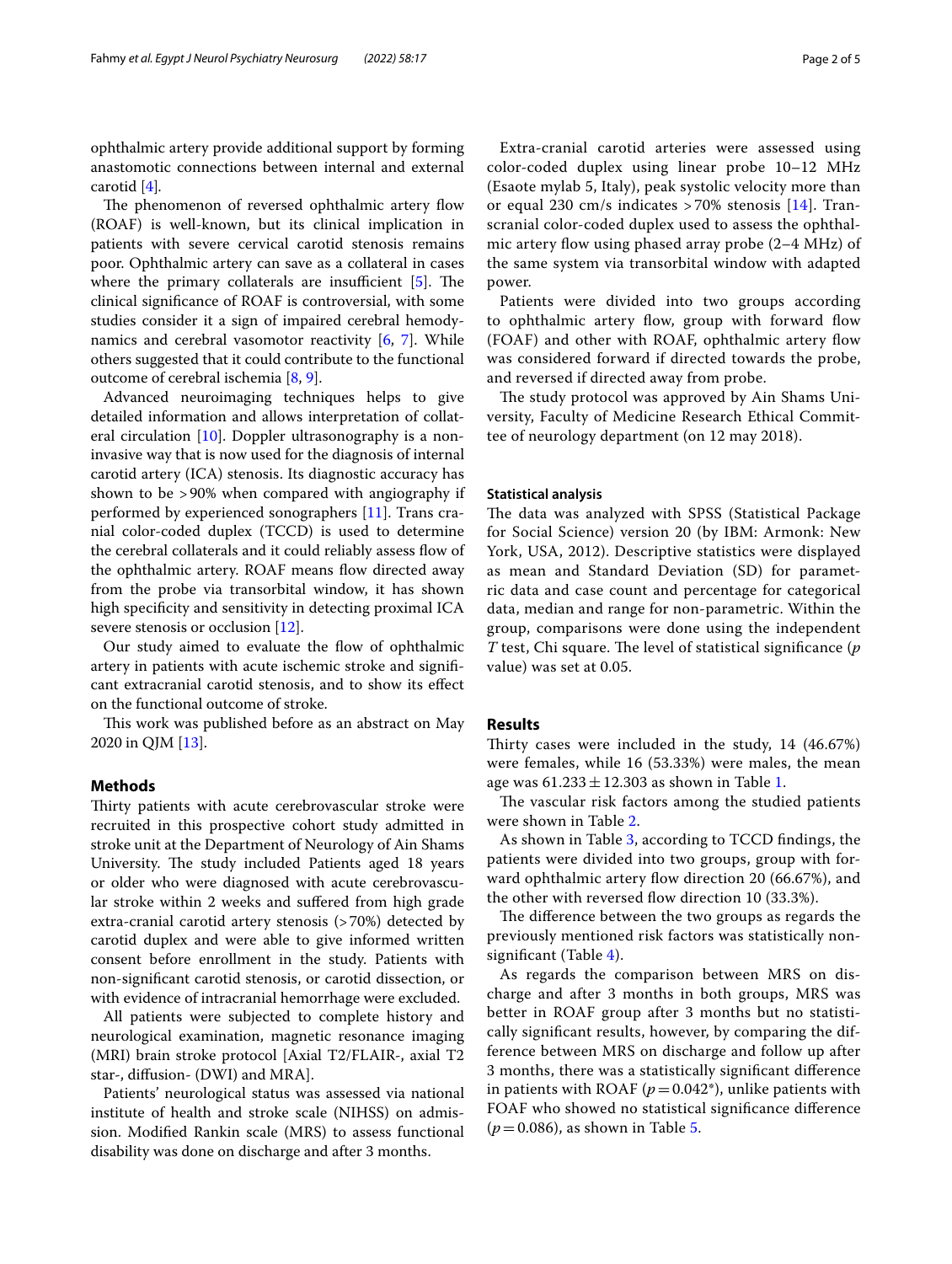## <span id="page-2-0"></span>**Table 1** Gender and age distribution among the study group

| Age       |    |                     |
|-----------|----|---------------------|
| Range     |    | Mean $\pm$ SD       |
| $30 - 83$ |    | $61.233 \pm 12.303$ |
| Sex       | n  | %                   |
| Female    | 14 | 46.67               |
| Male      | 16 | 53.33               |
| Total     | 30 | 100.00              |

SD: standard deviation

### <span id="page-2-1"></span>**Table 2** Vascular risk factors among studied patients

|     |   | Hyperlipidemia |   | <b>Diabetes</b> |    | Smoking |    | Hypertension |  |
|-----|---|----------------|---|-----------------|----|---------|----|--------------|--|
|     | n | $\%$           | n | %               | n  | $\%$    |    | %            |  |
| Yes | ∠ | ◡              |   | 56.67           | ∸  | 40      | Δ  | 46.66        |  |
| No  |   | 30             |   | 43.33           | 18 | 60      | 16 | 46.67        |  |

*n*: number

<span id="page-2-2"></span>**Table 3** Distribution of study population as regards ophthalmic artery flow direction

| <b>Ophthalmic artery</b> | n  | $\%$   |
|--------------------------|----|--------|
| Reversed flow            | 10 | 33.33  |
| Forward flow             | 20 | 66.67  |
| Total                    | 30 | 100.00 |
| the company of the state |    |        |

*n*: number

# **Discussion**

Cerebral collateral circulation helps maintaining cerebral perfusion in acute ischemic stroke, the role of Primary collaterals (circle of Willis) is more evident; however, the role of secondary collaterals especially ophthalmic artery in predicting stroke outcome is controversial. Our study aimed to evaluate the role of ophthalmic artery fow in predicting stroke outcome.

## <span id="page-2-3"></span>**Table 4** Distribution of different risk factors among the two study groups

|                 | Ophthalmic artery |                      |                |                     |              |              | Chi-square |         |
|-----------------|-------------------|----------------------|----------------|---------------------|--------------|--------------|------------|---------|
|                 |                   | <b>Reversed flow</b> |                | <b>Forward flow</b> |              | <b>Total</b> |            |         |
|                 | n                 | $\%$                 | n              | %                   | $\mathsf{n}$ | $\%$         | $\chi^2$   | p-value |
| Smoker          |                   |                      |                |                     |              |              |            |         |
| No              | 5                 | 50.00                | 13             | 65.00               | 18           | 60.00        | 0.625      | 0.429   |
| Yes             | 5                 | 50.00                | $\overline{7}$ | 35.00               | 12           | 40.00        |            |         |
| <b>Diabetes</b> |                   |                      |                |                     |              |              |            |         |
| No              | 3                 | 30.00                | 10             | 50.00               | 13           | 43.33        | 1.086      | 0.297   |
| Yes             | 7                 | 70.00                | 10             | 50.00               | 17           | 56.67        |            |         |
| Hypertension    |                   |                      |                |                     |              |              |            |         |
| No              | $\overline{4}$    | 40.00                | 12             | 60.00               | 16           | 53.33        | 1.071      | 0.301   |
| Yes             | 6                 | 60.00                | 8              | 40.00               | 14           | 46.67        |            |         |
| Hyperlipidemia  |                   |                      |                |                     |              |              |            |         |
| No              | 2                 | 20.00                | 7              | 35.00               | 9            | 30.00        | 0.714      | 0.398   |
| Yes             | 8                 | 80.00                | 13             | 65.00               | 21           | 70.00        |            |         |

*n*: number, *p* value > 0.05 is considered non-significant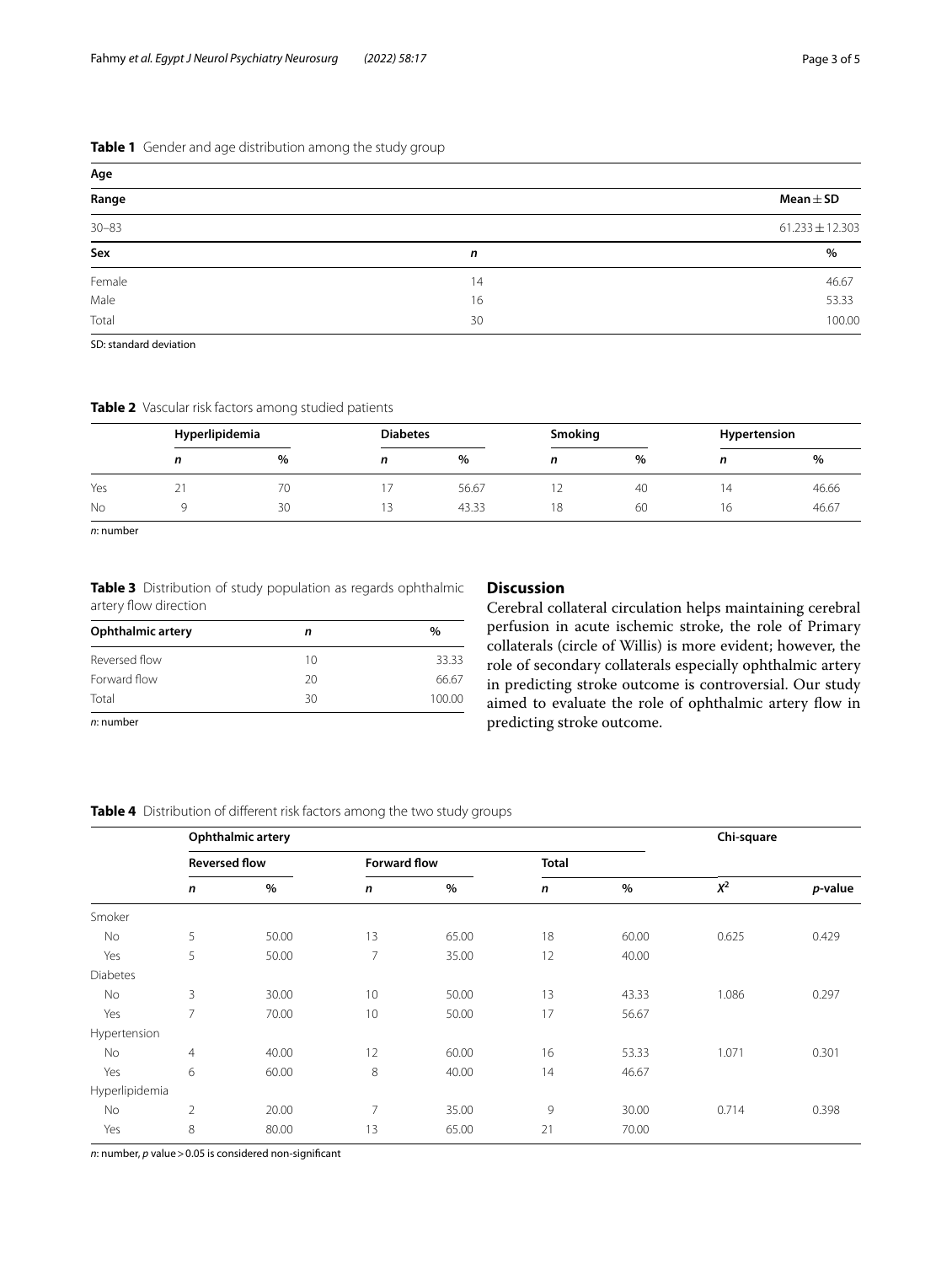<span id="page-3-0"></span>**Table 5** MRS on discharge and after 3 months in the two groups

| <b>Modified Rankin</b> | Ophthalmic artery | T-test                       |          |         |
|------------------------|-------------------|------------------------------|----------|---------|
| Scale                  |                   | Reversed flow Forward flow T |          | p-value |
| On discharge           |                   |                              |          |         |
| Range                  | $1 - 5$           | 0-6                          | $-0.262$ | 0.795   |
| $Mean + SD$            | $2.500 \pm 1.434$ | $2.650 + 1.496$              |          |         |
| After 3 months         |                   |                              |          |         |
| Range                  | 0-6               | ი–რ                          | $-0.858$ | 0.398   |
| Mean + SD              | $1.500 \pm 1.958$ | $2.150 \pm 1.954$            |          |         |
| Differences            |                   |                              |          |         |
| Mean + SD              | $1.000 \pm 1.333$ | $0.500 \pm 1.235$            |          |         |
| Paired test            |                   |                              |          |         |
| p value                | በ በ42*            | 0.086                        |          |         |

MRS: Modified Rankin Scale, *p* value < 0.05 is considered statistically significant

Thirty patients with acute stroke and significant extracranial carotid stenosis were included in the study, we found that ROAF was present among 10 patient (33.3%), this was in agreement with the range appeared in previous studies, Grilo and colleagues studies ROAF in cases with carotid stenosis (967 cases), they found that the frequency of ROAF increase with increasing severity of stenosis being 43% in cases with >80% stenosis, there was a signifcant association between ROAF and increasing severity of stenosis with excellent specifcity and negative predictive value [\[5](#page-4-4)]. Reynolds and colleagues found ROAF to be present in 56 out of 101 artery stenosis more than 80% [[15\]](#page-4-14). Tsai and colleagues Found it 25% in stenosis, 62.5% in occlusion [[7\]](#page-4-6).

In our study we divided the patients into two groups according to ophthalmic artery flow direction, we did not fnd signifcant diference in risk factors between patients with ROAF and FOAF.

As regard MRS which is a refection of functional outcome, it was shown that patients with ROAF had better MRS after 3 months in comparison to FOAF, but not statistically signifcant. However, in comparing the diference between MRS after 3 months from discharge, it was statistically significant among ROAF group. This could suggest that ROAF might have a role in improving functional outcome, yet the results still non-signifcant comparing both groups which could be due to sample size.

The impact of ophthalmic artery in hemodynamics is still controversial, while some studies suggested that its presence indicates poor outcome due to impaired cerebral hemodynamics, others found it to save as compensatory mechanism in cases where the primary collaterals are insufficient. In Tsai and colleagues 2013, they found that the presence of ROAF was signifcantly related to poor functional outcome, and that the diference in hemodynamics in orbital arteries between stenotic side and the non-stenotic side indicates that ROAF act as a shunt to a low resistance intracerebral circulation due to impaired hemodynamics, or insufficient circle of willis [[7\]](#page-4-6); however, it was diferent in methodology and follow up, also intracranial stenosis was present among 49.1% of all cases and 80% in ROAF patients, which was also found to be more signifcantly related to poor outcome.

Sung and colleagues investigated 128 subjects (101 with acute stroke, and 27 without stroke) with unilateral highgrade stenosis or occlusion, they found that acute stroke group had a signifcant higher percentage of ROAF, carotid occlusion, intracranial stenosis; however, multivariate analysis demonstrated that intracranial stenosis is the only signifcant risk factor. In addition, they found ROAF was present more among group without stroke and had combined extracranial and intracranial stenosis than group with stroke and combined stenosis, although it was not statistically signifcant, they suggested that the presence of ROAF might modify stroke risk in patients with combined extra and intracranial stenosis [\[9](#page-4-8)].

They then compare between four subgroups according to ophthalmic artery flow and intracranial stenosis; they found a trend towards better outcome from ROAF and mild or no intracranial stenosis. In addition, in patients with same degree of intracranial stenosis, stroke outcome improved by 10–20% in ROAF groups, suggesting that ROAF serve partial hemodynamics compensation, but still not complete protection against stroke risk due to small caliber and low blood flow in comparison with the arteries of circle of willis [[9\]](#page-4-8).

A more recent study tried to investigate efect of ROAF on midterm functional outcome following carotid artery stent, they found that stenting could be efective treatment option regardless the ophthalmic artery flow direction, and that patients without ROAF were more likely to have improved functional outcomes  $(16)$ ; however, the study design was diferent from ours and the outcomes were assessed after carotid artery stent which also afects the functional outcome.

Our study had some limitations, the small sample size, the assessment for extra cranial stenosis was done using duplex, CT angiography was not available for all patient and also the lack of conventional angiography; furthermore, the efect of intracranial stenosis and other collaterals were not investigated.

## **Conclusions**

Transcranial color-coded duplex is a non-invasive, safe and reliable method for assessment of ophthalmic artery fow, it helps to assess cerebral hemodynamics in patients with acute ischemic stroke and signifcant extracranial carotid stenosis, in our study ROAF shows to have more